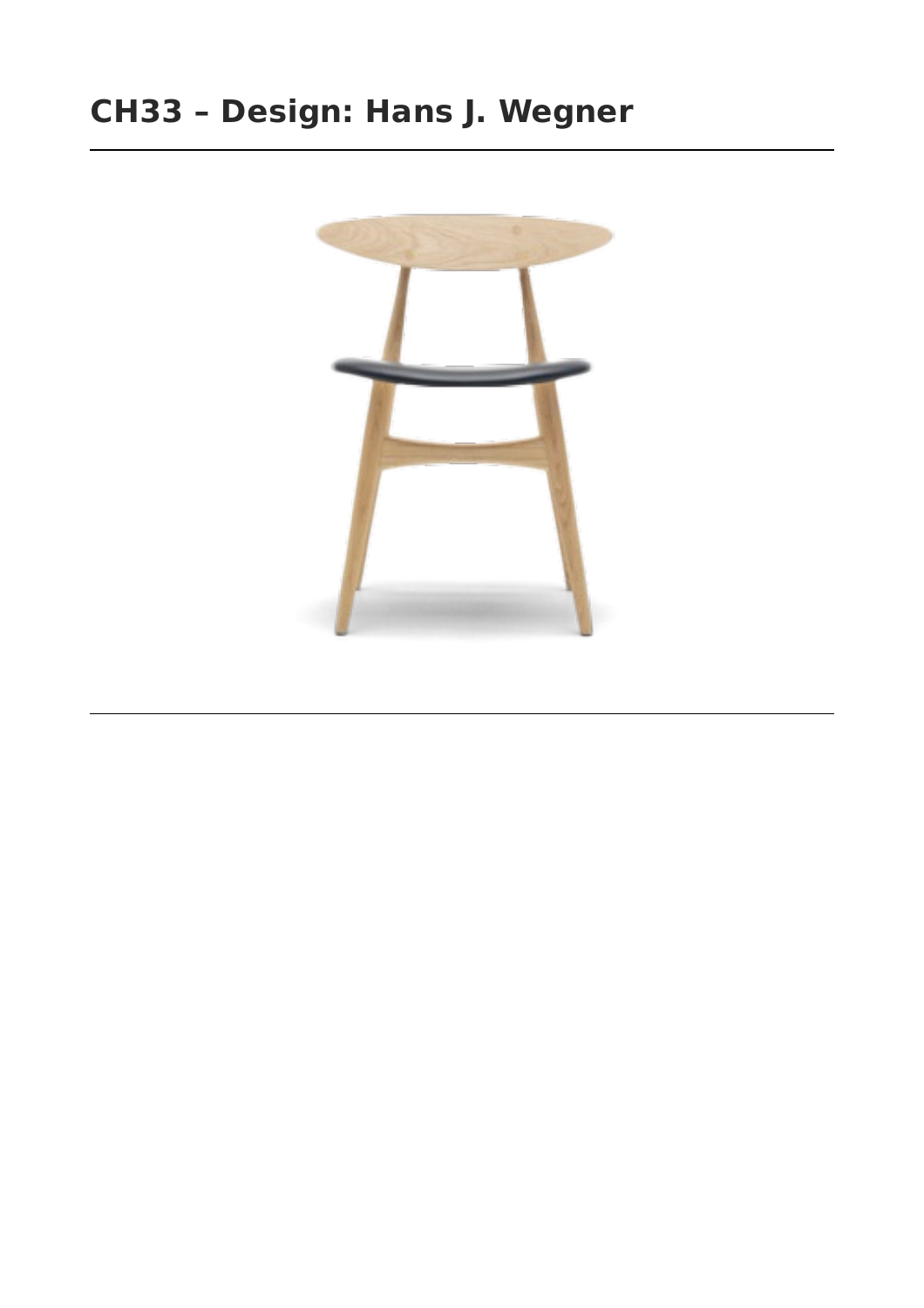# **DESCRIPTION**

- The CH33 expresses many typical aspects of Hans J. Wegner's best design.
- It is a very light, graceful chair that functions as a dining chair or as a sculptural addition to almost any room.
- Every part of the chair employs rounded, organic forms.
- The tapered legs and cross pieces are thickest where they need to support load-bearing joints, and gracefully become more slender as the design allows.
- The slightly splayed legs make for a very robust construction and visually signal the light chair's structural stability.
- The joints connecting the back legs to the backrest are visible classic examples of Hans J. Wegner's penchant for honest design that highlights good craftsmanship.
- Seat and backrest is made from pressure-formed hardwood laminate.
- CH33 comes in beech, oak or smoked oak with an upholstered seat in the customer's choice of fabric or leather.

# **HISTORY**

- Hans J. Wegner designed the CH33 for Carl Hansen & Son in 1957.
- It was produced for 10 consecutive years before being taken out of production.
- Carl Hansen & Son re-introduced the CH33 in 2012.

# **THE DESIGNER**

As a driving force behind 'Danish Modern', Hans J. Wegner helped change the general public's viewof furniture in the 1950s and 1960s. His passion for designing chairs, more than 500 of them, is recognized worldwide and reflected in his title 'the Master of the Chair'. He is famous for integrating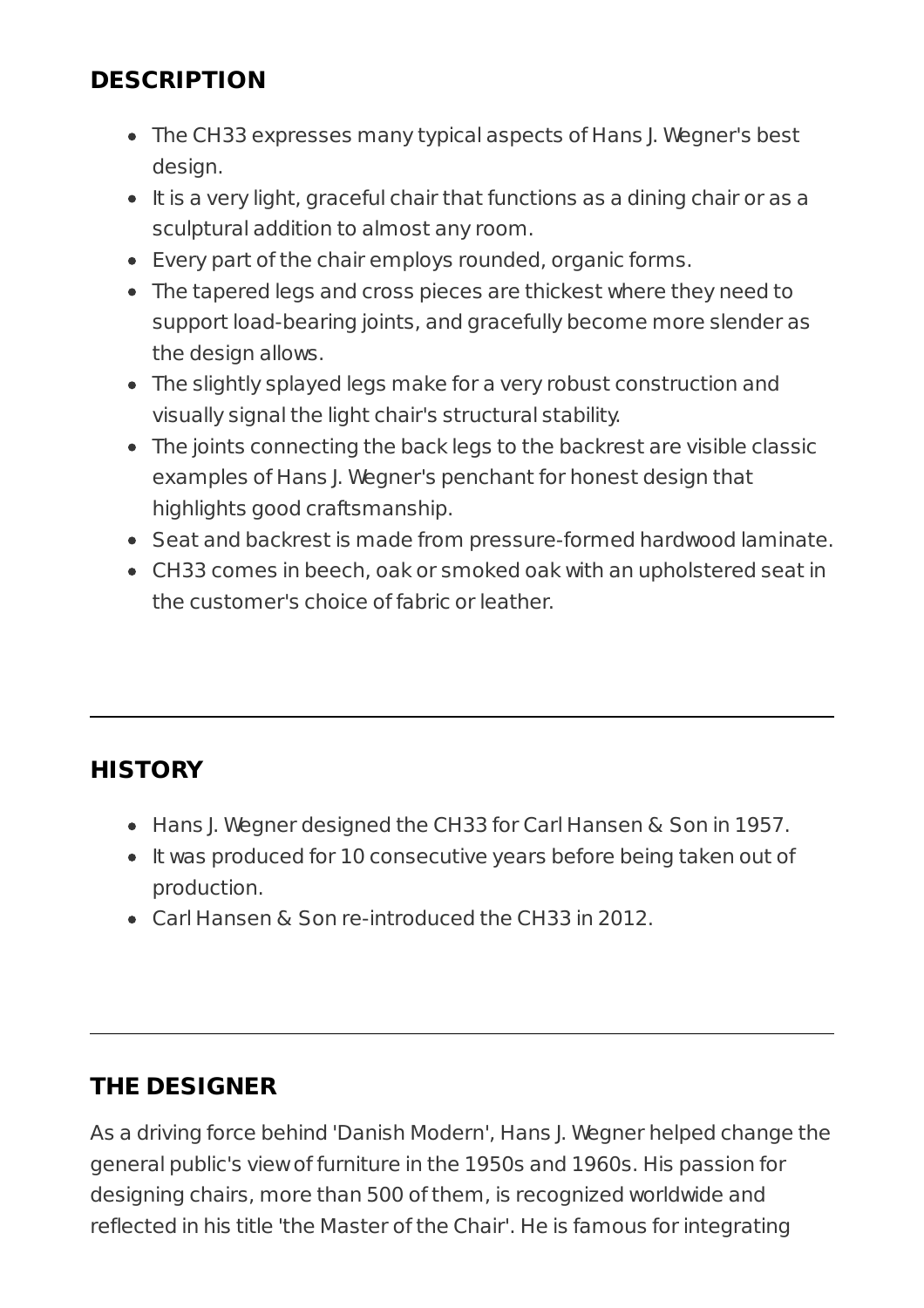perfectly executed joints with exquisite shapes and combining them with a constant curiosity for materials and deep respect for wood and its natural characteristics. His designs furnish minimalism with organic and natural softness.

Hans J. Wegner was born in 1914 in Tønder in Southern Denmark, the son of a shoemaker. At the age of 17, he completed his apprenticeship as a cabinetmaker in the workshop of H. F. Stahlberg where his first designs saw the light of day. At the age of twenty he moved to Copenhagen, Denmark, to attend the School of Arts and Crafts, where he studied from 1936-1938 before embarking on a career as an architect.

In 1940, Wegner joined Arne Jacobsen and Erik Møller and began designing furniture for the newCity Hall in Aarhus, Denmark's second-largest city. This was also the year when Wegner began working with master cabinetmaker Johannes Hansen, who played a major role in introducing modern design to the Danish public.

Hans J. Wegner opened his own drawing office in 1943. In 1944, he designed the first China Chair in a series inspired by Chinese chairs from the Ming dynasty. One ofthese chairs, the Wishbone Chair, designed in 1949 and produced by Carl Hansen & Søn since 1950, went on to become Wegner's most successful design of all time.

Hans J. Wegner is considered one ofthe most creative and productive Danish furniture designers of all time. He has received several accolades given to designers, including the Lunning Prize in 1951 and The 8th International Design Award in 1997.

He became an honorary member ofthe Royal Danish Academy for the Fine Arts in 1995, and an honorary doctor ofthe Royal College of Art in 1997. Almost all of the world's major design museums, from The Museum of Modern Art in New York to Die Neue Sammlung in Munich, feature his furniture in their collections. Hans J. Wegner died in Denmark in January 2007 - at the age of 92.

Carl Hansen & Søn's alliance with Hans J. Wegner began in 1949 and resulted in the production of a wide range of Wegner designs spanning dining chairs, easy chairs, footrests, sofas and coffee tables, dining tables as well as high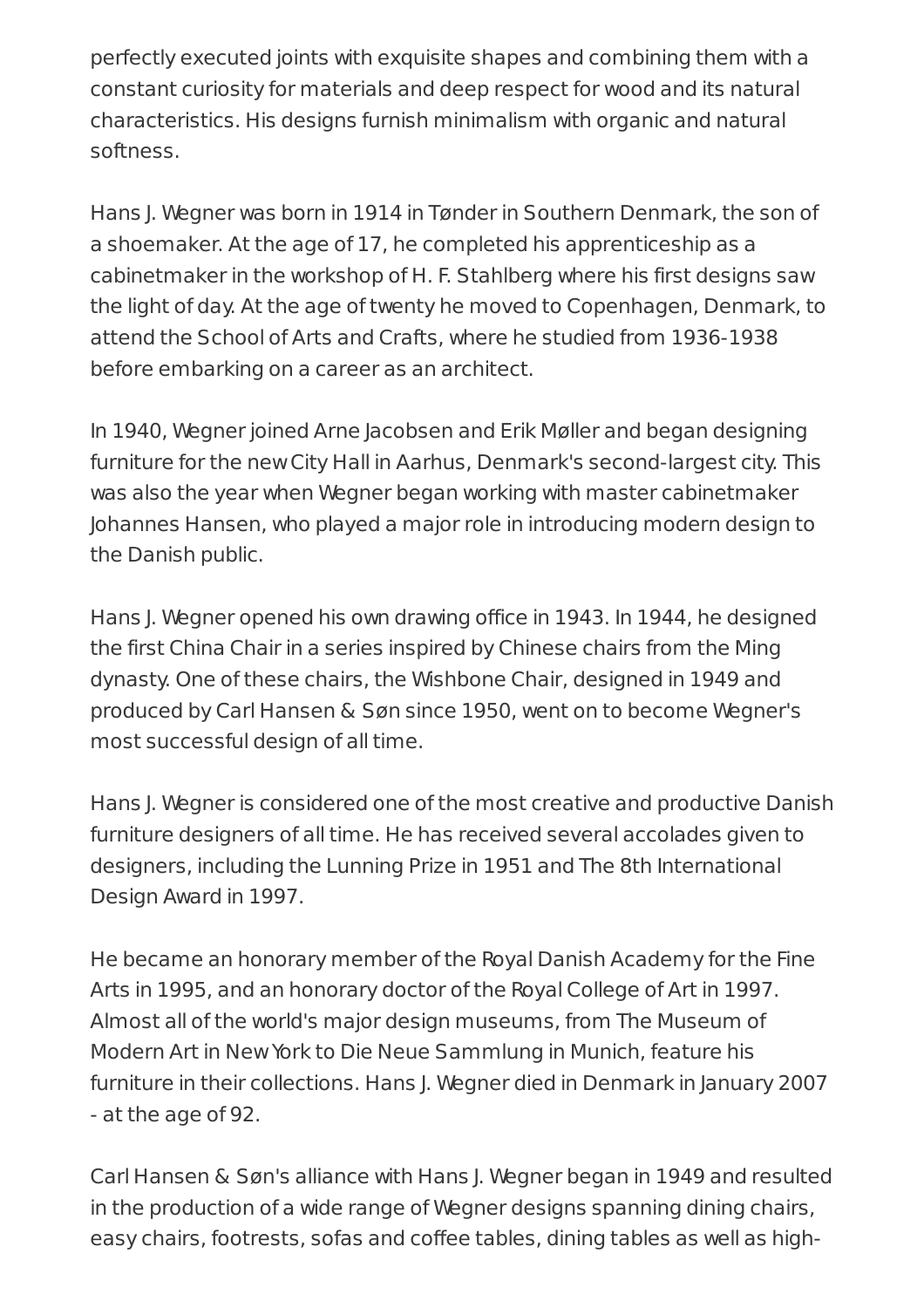end office furniture and children's furniture. Wegner's iconic designs from Carl Hansen & Son include the Shell Chair, Wing Chair and Wishbone Chair.

Experience Wegner's iconic Wishbone Chair [\(https://www.carlhansen.com/products/chairs/ch24/\)](https://www.carlhansen.com/products/chairs/ch24/)

 $\overline{\phantom{a}}$ 

Watch the making of the Wishbone Chair [\(https://www.youtube.com/embed/53YaVJIYDSU?rel=0\)](https://www.youtube.com/embed/53YaVJIYDSU?rel=0)

## **VARIANTS CHOICES AND DIMENSIONS**

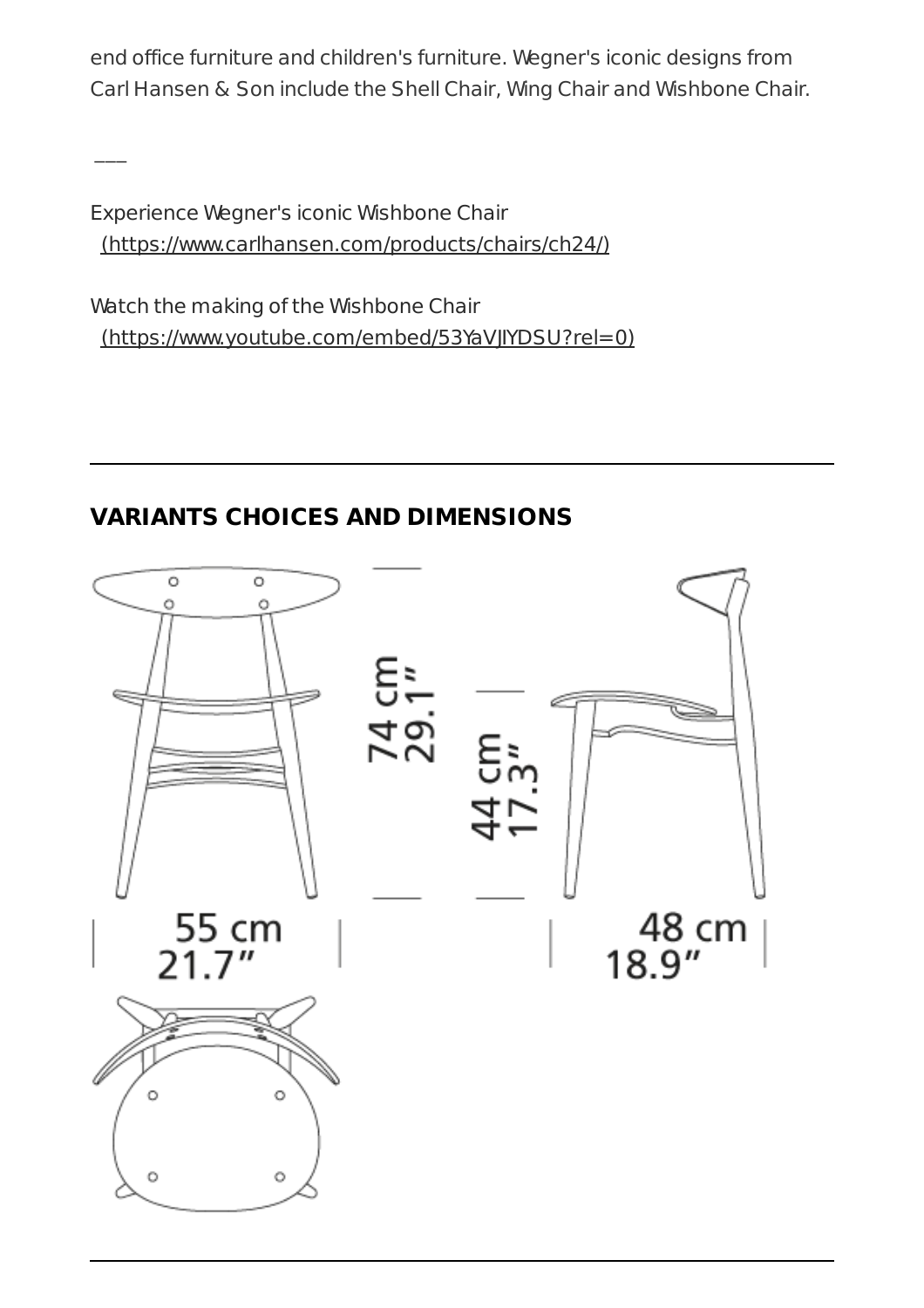# **MATERIAL MATRIX**

|                      | Soap | <b>CHS</b><br>colors | White oil | Lacquer | Oil | <b>Black</b><br>paint |
|----------------------|------|----------------------|-----------|---------|-----|-----------------------|
| <b>Beech</b>         |      |                      |           |         |     |                       |
| Oak                  |      |                      |           |         |     |                       |
|                      |      |                      |           |         |     |                       |
| Oak/Walnut           |      |                      |           |         |     |                       |
| Smoked<br>oak        |      |                      |           |         |     |                       |
| Smoked<br>oak/Walnut |      |                      |           |         |     |                       |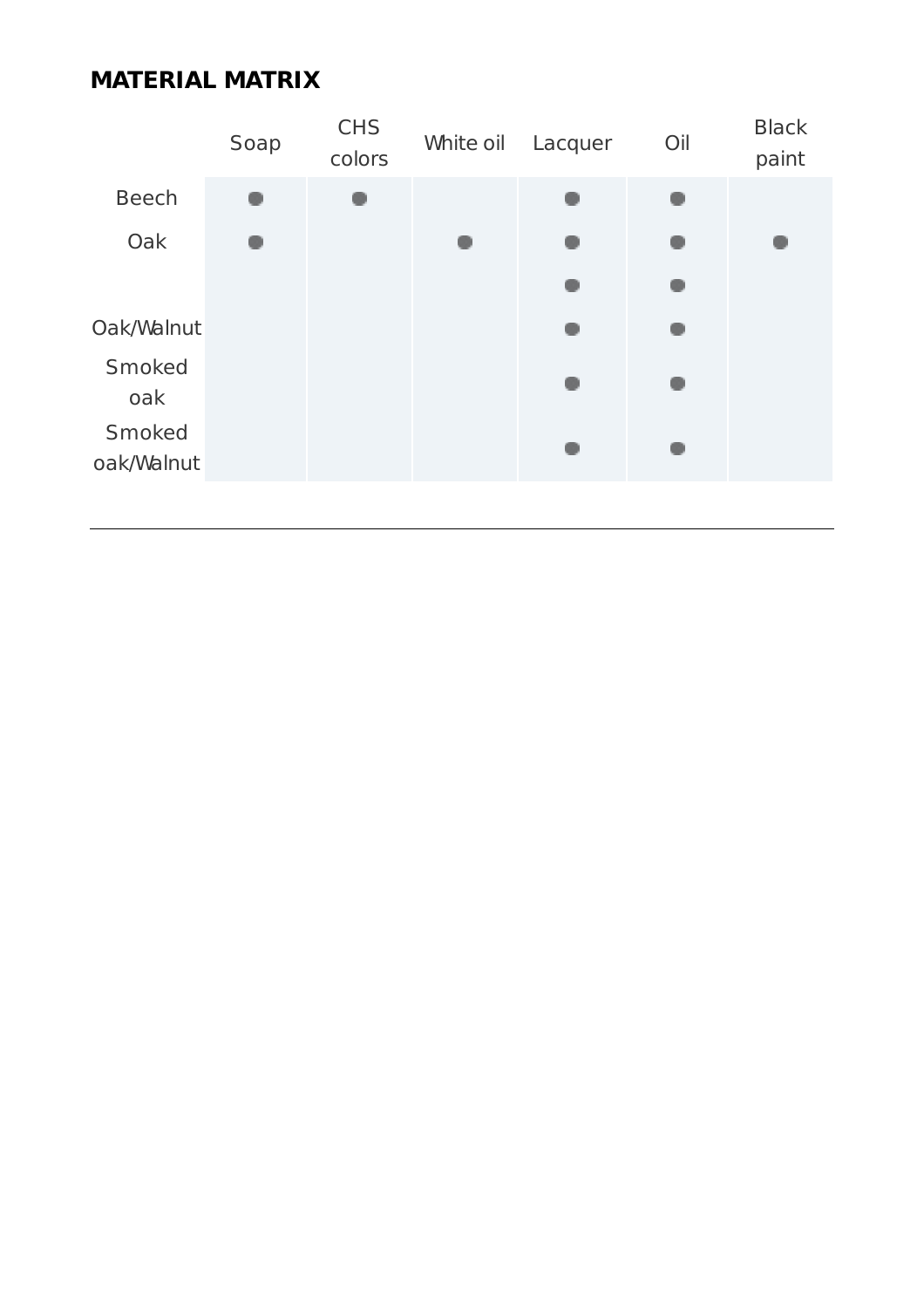## **ENVIRONMENTAL INFORMATION**

Carl Hansen & Søn and sustainability

People's fascination of the combination of good design and wood, as well as other natural materials, is something that transcends time and fashion. At Carl Hansen & Søn, we believe that this fascination helps to explain the great interest in our furniture, and we take very seriously concerns about the sustainability of the natural resources upon which we depend for our products. That is why we strive every day to improve our production methods, logistics and sales efforts in respect of scarce natural resources.

We buy wood only from sustainably managed forests. All sourced wood meets EUTR2013 regulations, Danish Forest Legislation and current international certifications. Oak, beech and ash come primarily from Danish forests which are managed according to the principles described in Denmark's National Forest Programme; some ofthese wood types are also sourced from other similarly managed European forests, or, in the case of walnut and cherry, North American forests.

We use every possible bit of these fine hardwoods in our furniture production. Inevitably, however, there are some scraps, which are then used to produce other products or recycled in district heating plants.

# **TESTS AND CERTIFICATIONS**

All tests and certificates are available on request.

### **CONTACT INFORMATION**

**EUROPE**

### **Carl Hansen & Søn A/S**

Hylkedamvej 77-79 DK 5591 Gelsted Denmark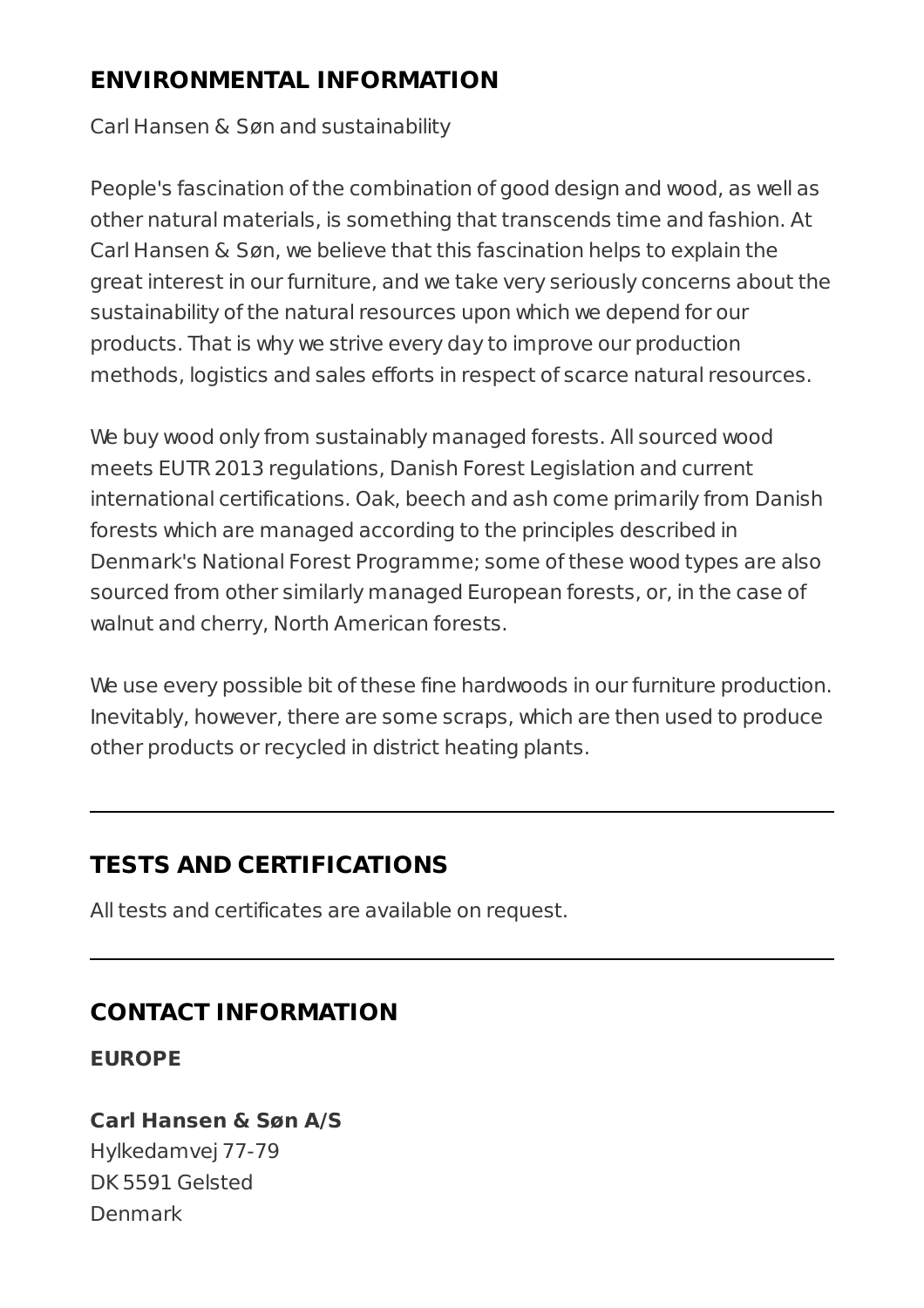Tel: +45 66 12 14 04 [info@carlhansen.com](mailto:info@carlhansen.com)

**Customer enquiries** [customerservice@carlhansen.dk](mailto:customerservice@carlhansen.dk)

#### **Press**

For all press-related inquiries, please contact [press@carlhansen.com](mailto:press@carlhansen.com)

### **Carl Hansen & Søn Flagship Store**

Bredgade 18, 21 & 23 1260 Copenhagen K Denmark

Opening Hours: Monday-Friday: 11.00 - 18.00 Saturday: 10.00 - 15.00

**NB:** Please note that Bredgade 18 is closed on Mondays. Saturday open by oppintment only.

Phone: +45 64 47 23 60

retail@carlhansen.dk

#### **Carl Hansen & Søn Showroom Oslo**

Drammensveien 130 B9 0277 Oslo Norwa<sub>y</sub>

Contact info Norway [\(https://www.carlhansen.com/contact-info-norway/\)](https://www.carlhansen.com/contact-info-norway/)

**Carl Hansen & Søn Showroom London**

16A Bowling Green Lane London EC1R OBD United Kingdom

Tel: +44 (0) 20 7632 7587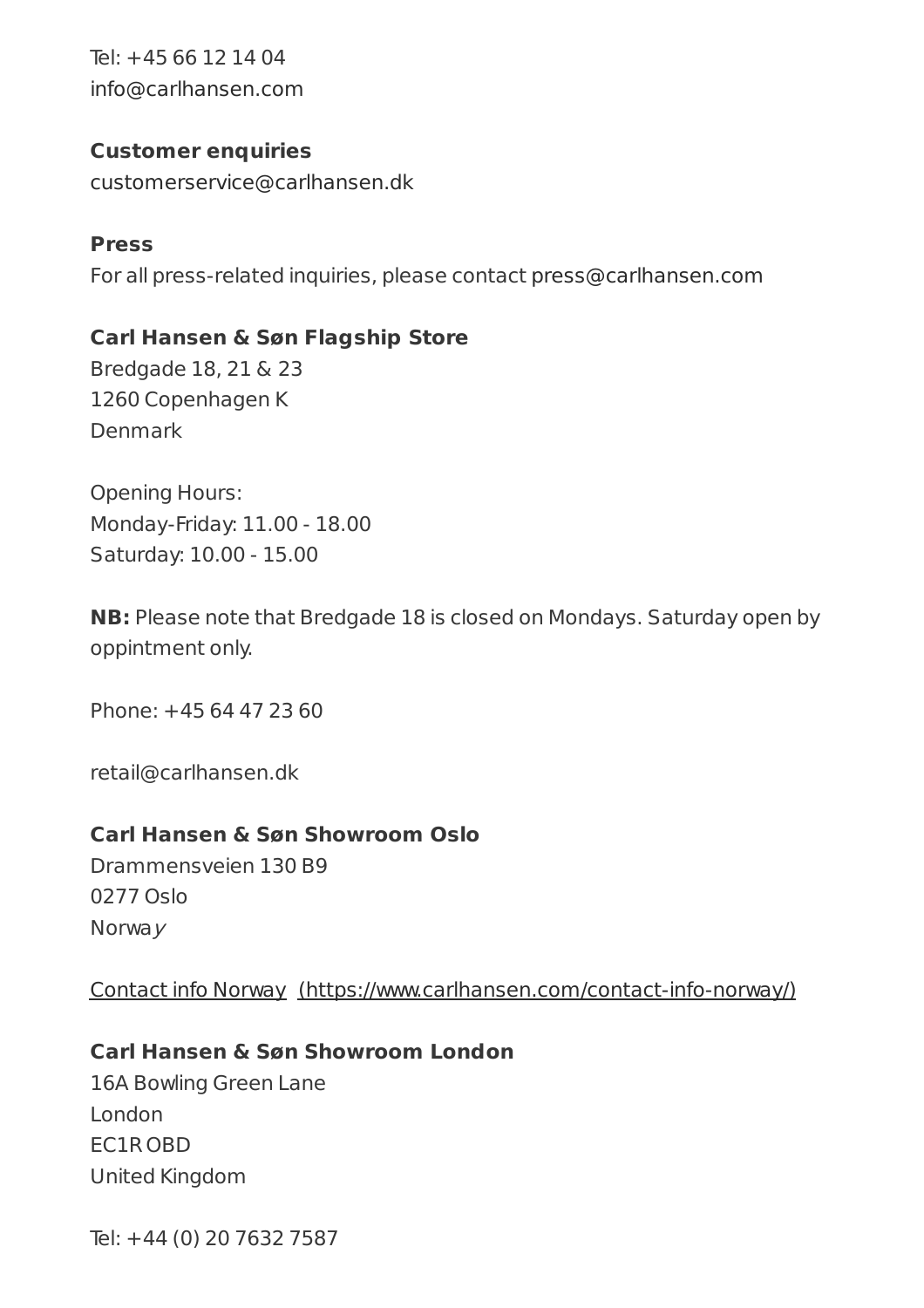Mail: ukinfo@carlhansen.com

### **Carl Hansen & Søn Italy SRL**

Showroom Milan Foro Buonaparte 18/A/ Via Arco 4 20121 Milan Tel: +39 02 89011837

Opening Hours: Monday: 15.00-19.00 Tuesday-Friday: 10.00 - 19.00 Saturday by appointment only. Sunday: closed

Area Manager Southern Europe Ottorino Castegnaro Tel: +39 340 4266636 Mail: oc@carlhansen.dk

#### **AMERICA**

**Carl Hansen & Søn Showroom New York** 251 Park Avenue South 13th Floor

Tel: +1 212 242 6736

NewYork, NY 10010

Customer Service: Northamerica@carlhansen.com

Contract Sales: Contract contact information US [\(https://www.carlhansen.com/contract-contact-information-usa/\)](https://www.carlhansen.com/contract-contact-information-usa/)

Angela Patsiopoulos, Director of Retail Sales: ap@carlhansen.com

#### **ASIA / PACIFIC**

**Carl Hansen & Søn Japan K.K.**